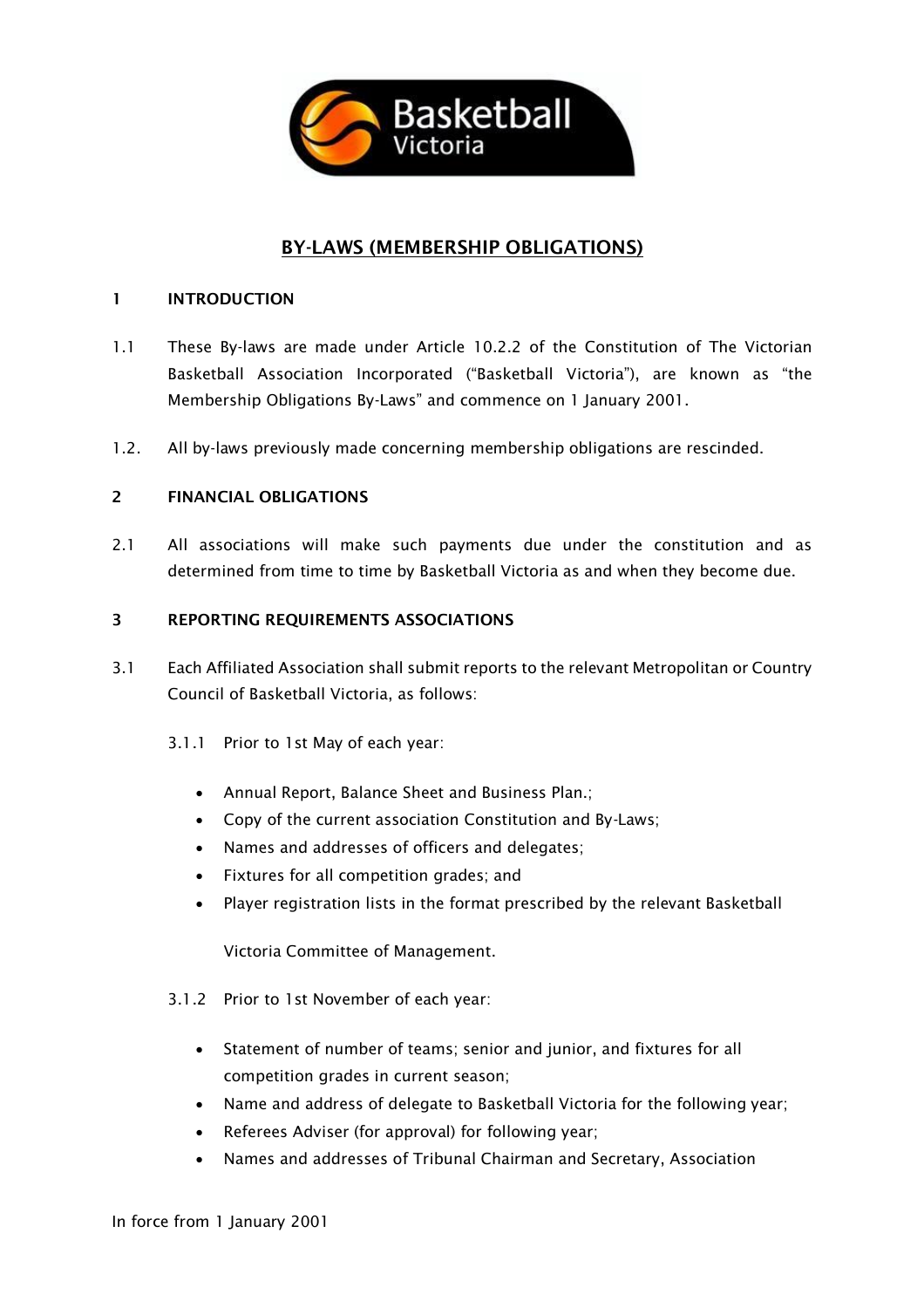official responsible for notification duties and Tribunal members; and

• Player registration lists in the format prescribed by the relevant Basketball

Victoria Committee of Management.

# 4 PARTNERSHIP AGREEMENT BETWEEN BASKETBALL VICTORIA AND AFFILIATED ASSOCIATIONS.

4.1 Prior to 30 June of each year Basketball Victoria and each affiliated association must enter into a partnership agreement in the form of the agreement contained in the schedule to these by-laws.

## 5. AMENDMENT OF ASSOCIATION CONSTITUTION OR BY-LAWS

- 5.1 Any affiliated association amending its constitution or by-Laws must submit the amendment to the Committee of Management of the relevant Country or Metropolitan Council within fourteen (14) days of the amendment.
- 5.2 Unless the Committee of Management decides that the amendment is contrary to the general good and advancement of basketball or is detrimental to the interests of Basketball Victoria or another association, the committee must approve the amendment as soon as possible after it has been received.
- 5.3 If the Committee of Management declines to approve an amendment the amendment must be forwarded to the Executive Committee of Basketball Victoria for a decision on whether or not it will be approved.
- 5.4 If the executive Committee of Basketball Victoria declines to approve the proposed amendment, the amendment shall be void and any action or decision taken under the amendment shall also be void.

# 6 BREACH OF CONSTITUTION, BY-LAWS OR PARNTERSHIP AGREEMENT

- 6.1 In addition to any penalty imposed by the Constitution, any Association which breaches any provision of the Constitution or any of its obligations under any of the Basketball Victoria by-laws or the partnership agreement under By-Law 4.1 may be fined a sum not exceeding \$1,000 or be suspended from playing in any competition.
- 6.2 The amount of any fine or the period of any suspension to be imposed under by-law 5.1 will be determined by the committee of management of the relevant Country or Metropolitan Council.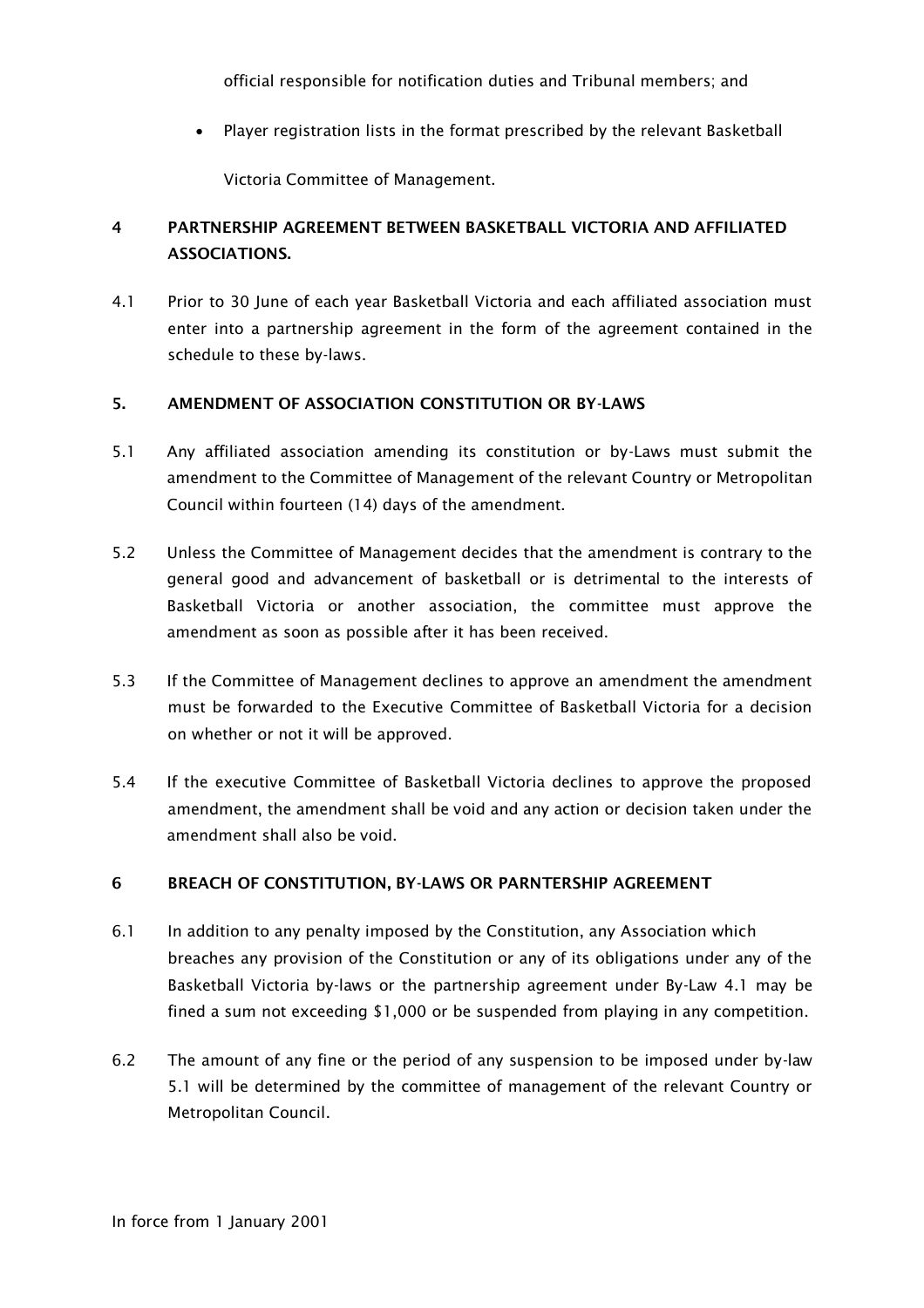- 6.3 Prior to a fine or suspension being imposed under by- law 5.1 the relevant committee of management must have given the affiliated association at least fourteen (14) days' written notice of the alleged breach and giving the association an opportunity to rectify the breach and provide a written explanation.
- 6.4 An association fined or suspended from competition under these by-laws may appeal to the Executive Committee of Basketball Victoria within seven (7) days of the fine or suspension being notified to it and the Executive Committee will determine the appeal.

# 7 NEW APPLICATIONS FOR MEMBERSHIP

- 7.1 Any person intending to seek affiliation of a new association as a member of Basketball Victoria shall give notice in writing to the relevant Deputy General Manager or other officer nominated by the relevant Council.
- 7.2 The Deputy General Manager or other officer nominated by the relevant Council shall forward to any person giving notice under by-law 7.1 all relevant information and provide such assistance as is possible including:
	- Advice on procedure to be followed;
	- A copy of the constitution, all by-laws and relevant policy documents of Basketball Victoria;
	- A copy of the model rules for incorporated associations; and
	- An application form as prescribed in the schedule to these By-Laws.
- 7.3 The proposed new association shall submit to the relevant Deputy General Manager or other officer nominated by the relevant Council:
	- The application form signed by three (3) persons prepared to accept positions as office bearers if elected;
	- A proposed constitution and by-laws;
	- A submission as to the benefits of the proposed association to the development of basketball in the region of the association, details of teams already playing and reasons why the acceptance of the application will not or not significantly adversely impact on neighbouring association;
	- Proof that all currently affiliated associations neighbouring the new association have been given at least twenty-one (21) days' notice in writing of the proposed association and inviting comments and of any reply; and
	- Details of existing and proposed competitions including any regional cooperation in the conduct of competitions.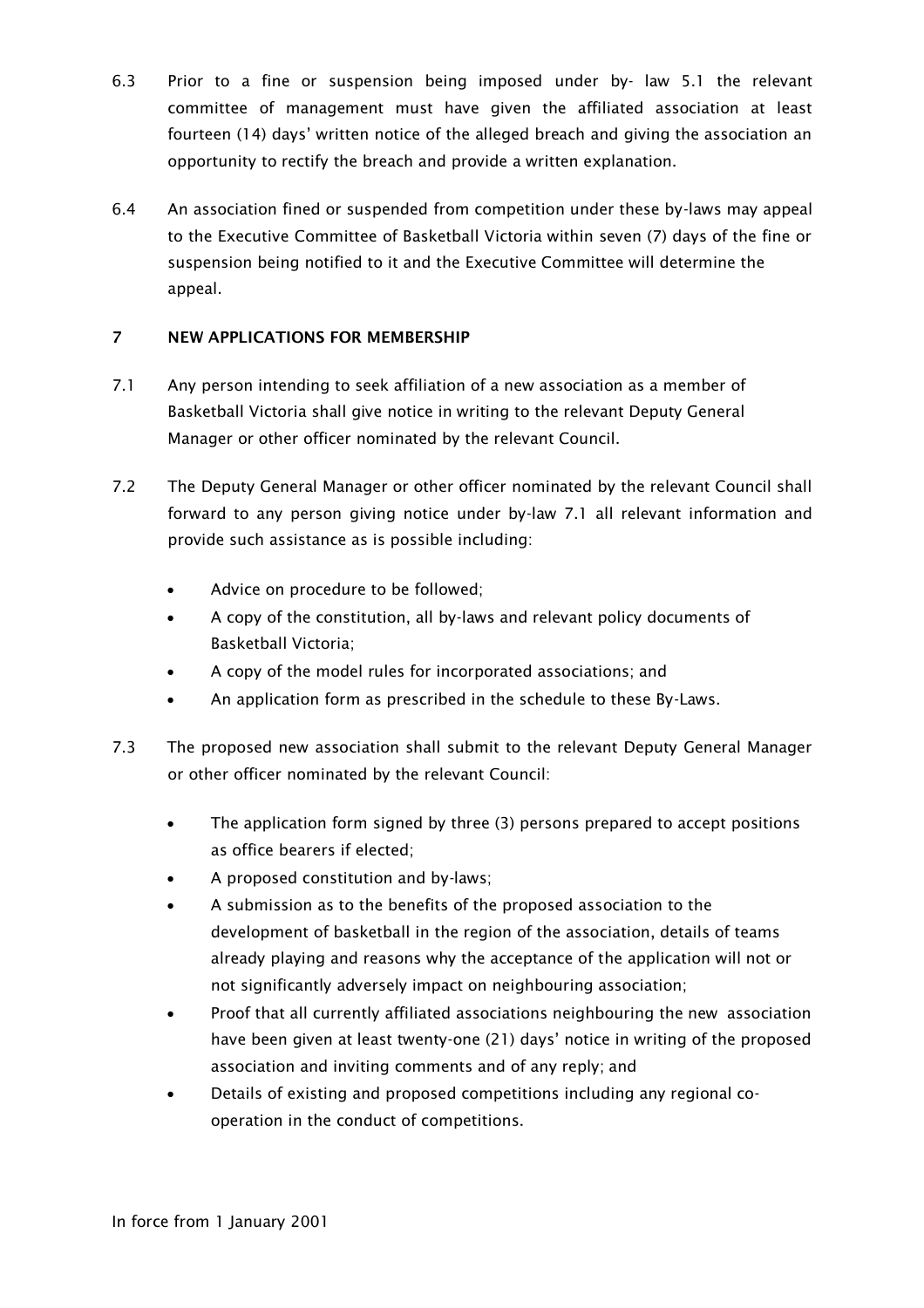- 7.4 Upon receipt of an application for affiliation of a new association the Deputy General Manager or other officer nominated by the relevant Council shall give written notice of the application to each neighbouring association which has not already responded to the applicant's notice under by-law 7.3 giving a further seven (7) days to respond.
- 7.5 After the seven (7) days referred to in by-law 7.4 has expired, the Deputy General Manager or other officer nominated by the relevant Council shall provide a written report on the application to a standing committee of the relevant Country or Metropolitan Council with a recommendation on whether the application should be rejected or accepted and the reasons for the recommendation.
- 7.6 Upon the receipt of a report under by-law 7.4 the standing committee may recommend to the proposed association any changes to its application or documents which it believes are necessary or recommend to the committee of management of the relevant Country or Metropolitan Council that the application be accepted or rejected and the reason for the recommendation.
- 7.7 Upon receipt of a recommendation under by-law 7.6 the committee of management shall decide to accept or reject the application.
- 7.8 If a committee of management accepts an application the association shall become either a full member or a special purpose member upon passing of its constitution and by-laws as submitted, the election of office bearers and signing of an agreement under by-law 4.
- 7.9 If a committee of management rejects an application, the association may appeal to the state executive committee and in the event of a rejection by the executive committee to the State Conference.

# BASKETBALL VICTORIA APPLICATION FOR REGISTRATION AS AN AFFILIATED ASSOCIATION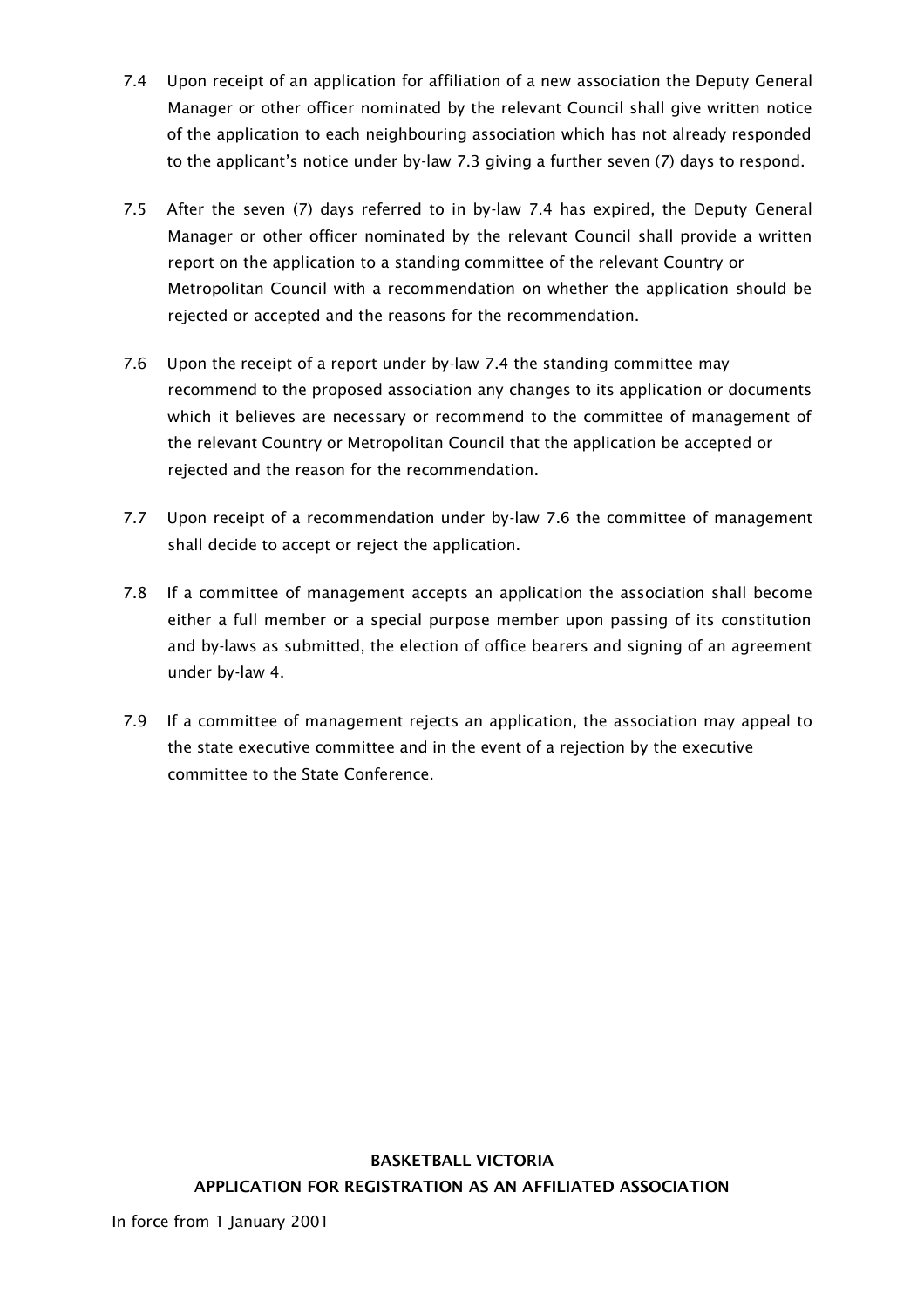PROPOSED NAME OF ASSOCIATION: ................................................................................... GEOGRAPHIC AREA OF ASSOCIATION: ............................................................................... NAME(S) OF VENUE(S) ....................................................................................................... DETAILS OF OTHER USERS OF VENUE(S) ........................................................................................................................................ ........................................................................................................................................

NAMES OF 5 CLOSEST AFFILIATED ASSOCIATIONS AND VENUES:

...................................................................................................... ...................................................................................................... ...................................................................................................... ...................................................................................................... ......................................................................................................

PROPOSED COMPETITIONS (OR EXISTING NON-AFFILIATED COMPETITIONS) INCLUDING NUMBERS OF PLAYERS AND TEAMS, AVAILABILITY OF SUITABLY QUALIFIED REFEREES AND OTHER OFFICIALS AND OF REGIONAL CO-OPERATION IN RUNNING COMPETITIONS:

............................................................................................................................................ ............................................................................................................................................ ............................................................................................................................................ ............................................................................................................................................ ............................................................................................................................................

Basketball Victoria is committed to the development of basketball for all those wishing to participate in the game, irrespective of age, gender, location, level or ability or other factors. Consequently, affiliated associations, as partners of Basketball Victoria should understand that the formation of an association is a commitment to promotion of basketball within the relevant community. This involves player development, coach development and referee development.

In the interests of the game, affiliated associations are required also to abide by the Constitution, By-laws and policies of Basketball Victoria and to agree to make prompt payments of all due fees and prompt returns of all required information.

# STATEMENT BY THREE PROSPECTIVE OFFICE BEARERS

Having read the above statement and the Constitution and By-laws of Basketball Victoria we hereby agree to make the required commitments on

In force from 1 January 2001

In force from 1 January 2001